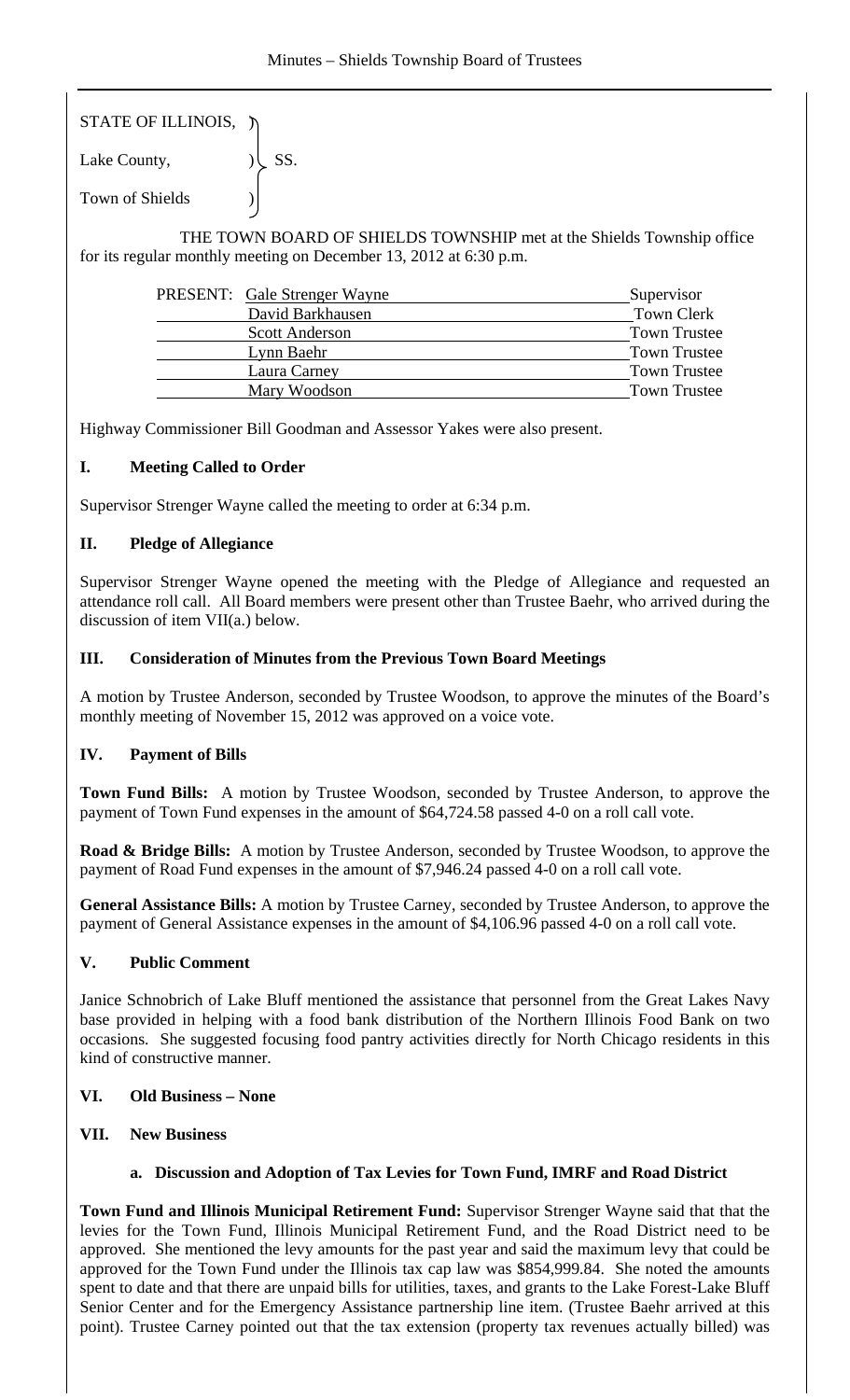once again greater than the levy that had been approved by the Board. Supervisor Strenger Wayne said the proposed budget would be about \$850,000 for the next fiscal year. Trustee Anderson pointed out that the annual savings from the reductions in compensation and benefits for elected officials will be about \$150,000 once they are fully realized, and Supervisor Strenger Wayne said that amount would only be about \$70,000 in the next fiscal year. Trustee Anderson suggested a levy of \$600,000 or \$625,000. He said a levy of that amount would only draw down the reserves by \$100,000 and there would still be a full year or more of expenses in reserves. Trustee Carney said these calculations should include the revenues from the personal property replacement tax, and Supervisor Strenger Wayne said that this revenue source for local governments was in possible jeopardy because the state legislature could divert it to help with Illinois' financial problems. Trustee Baehr said she agreed with Trustee Anderson about reducing the levy. The low water mark for reserves during the year is about \$700,000, said Supervisor Strenger Wayne. Trustee Carney said she didn't think reserves were lowered last year. Trustee Woodson noted that there are about \$1.1 million in reserves currently. Trustee Anderson moved to approve a General Fund levy of \$600,000, which was seconded by Trustee Baehr. He then amended the motion to increase the amount to \$625,000, which motion was also seconded by Trustee Baehr, and Trustee Anderson further clarified the motion to note that, of the \$625,000 total, \$30,000 would be for the Illinois Municipal Retirement Fund levy and the balance of \$595,000 for the General Town Fund levy. Supervisor Strenger Wayne suggested that the reductions in the General Fund levy approved by the Board mean only very small savings for typical Shields Township property taxpayers, claiming that the tax reductions over the past four years in Lake Forest, Lake Bluff, and North Chicago for median home values, respectively, of \$850,000, \$650,000, and \$125,000, have been just \$60, \$12.97 and \$6, respectively. Trustee Anderson's motion was approved 5-0 on a roll call vote.

**Road Fund:** Highway Commissioner Goodman requested the maximum levy increase permitted by the Illinois property tax cap law, for a proposed levy of \$516,116, approval for which was moved by Trustee Anderson and seconded by Trustee Woodson. When Supervisor Strenger Wayne suggested that the levy should be reduced because of adequate reserves in the Road Fund, Commission Goodman said he thought it would be "ludicrous" not to levy the maximum amount permitted by the tax cap law because, even with the maximum allowable levy, there are never enough resources to address all the needs of the Road District. Trustee Anderson renewed his motion, which was seconded this time by Trustee Carney and approved 4-0 on a roll call vote with Supervisor Strenger Wayne voting no.

### **b. Discussion and Adoption of 2013 Meeting Schedule**

Supervisor Strenger Wayne proposed that monthly Board meetings continue to be held on the third Thursdays of the month at 6:30 p.m., with the exception of the December meeting, to be held on the second Thursday and the January meeting to begin at 4:30 to allow for a discussion of the budget for the next fiscal year. There was a discussion as to whether to have any meetings in North Chicago as the Board has occasionally done in the past. Trustee Carney said it is confusing for members of the public wishing to attend a meeting to determine whether the meeting is at its normal location or somewhere else. Trustee Baehr suggested either having all meetings at the Township office or holding occasional meetings in all communities in the Township. With agreement as to the dates and times of the meetings, Trustee Carney moved that all meetings for the coming year be held at the Township office, which motion was seconded by Trustee Anderson and approved 3-2 on a roll call vote with Supervisor Strenger Wayne and Trustee Woodson voting no.

### **c. Discussion and Approval of Appointment of Deputy Clerk**

Clerk Barkhausen mentioned that he would be out of town for a few hours on one of the days during the filing period for candidates for township office. His request to have Jan Gibson of Lake Forest approved as a deputy clerk to handle the filing of candidacy papers for any candidates who might wish to file during this period was approved on a voice vote on a motion made by Trustee Anderson and seconded by Trustee Baehr.

### **VIII. Township Officials' Reports**

### **a. Trustees**

Trustee Carney mentioned the important work done by many not-for-profit social service agencies in the Township, many of which have links on the Township's website, examples of which mentioned by her were Mother's Trust, Youth Build, Samaritan House, PADS and Lake County Cares She emphasized that this was not an all-inclusive list and made an appeal for end-of-year voluntary private financial support for these kinds of agencies.

### **b. Highway Commissioner**